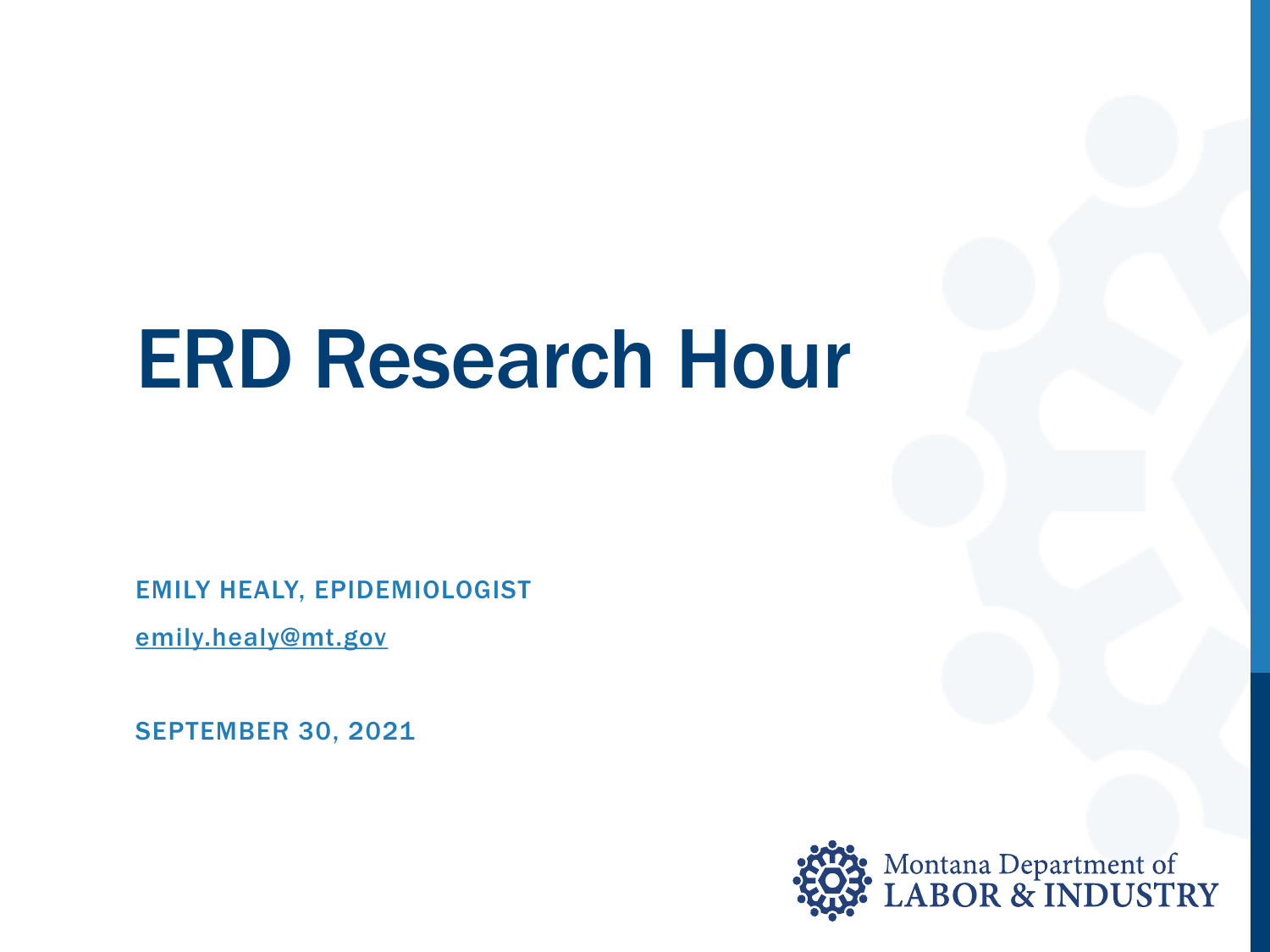## Recent Trends in Montana's Workers' Compensation

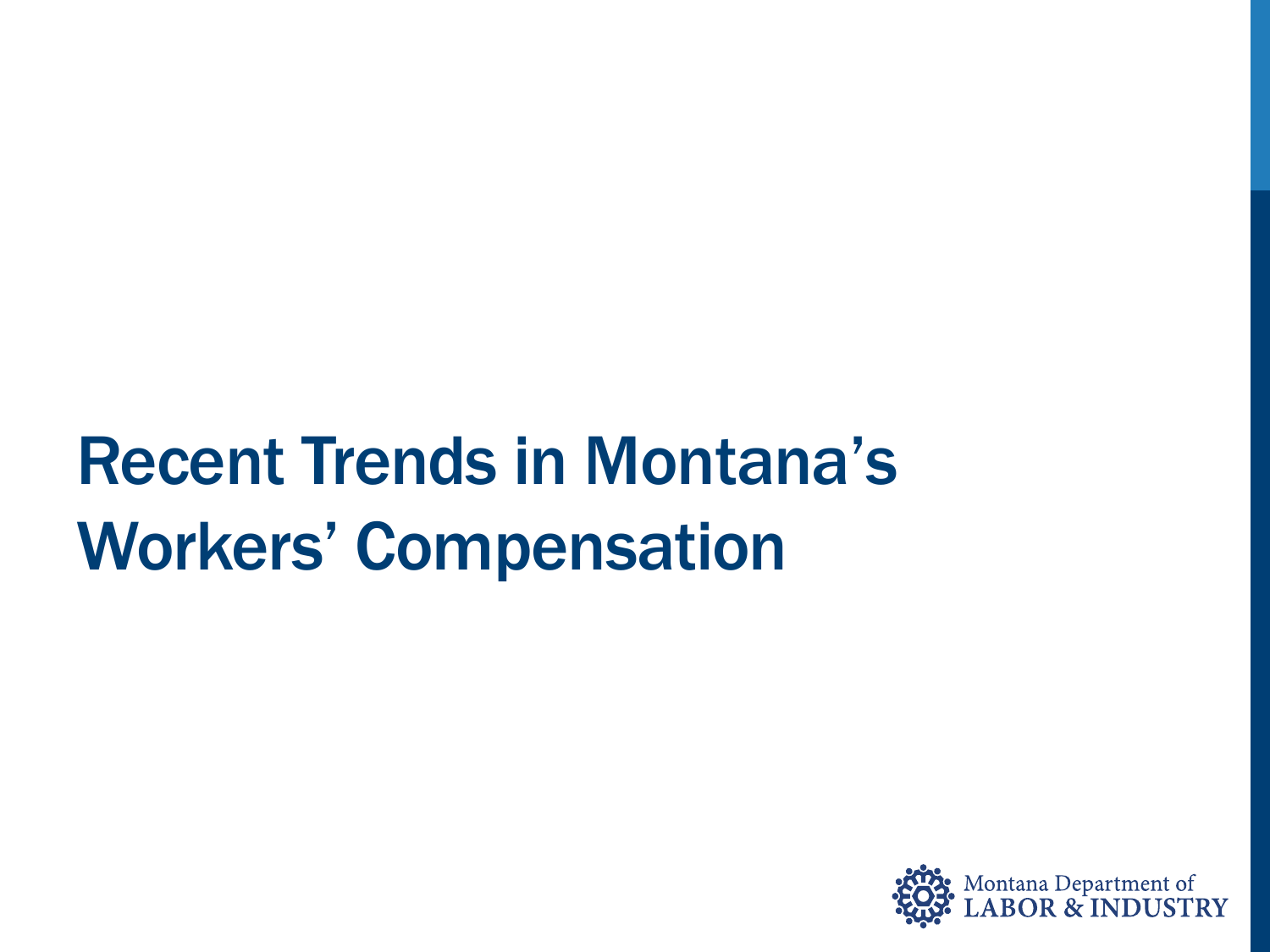

*Source: Workers' Compensation Administrative Network (WCAN), MT DLI ERD*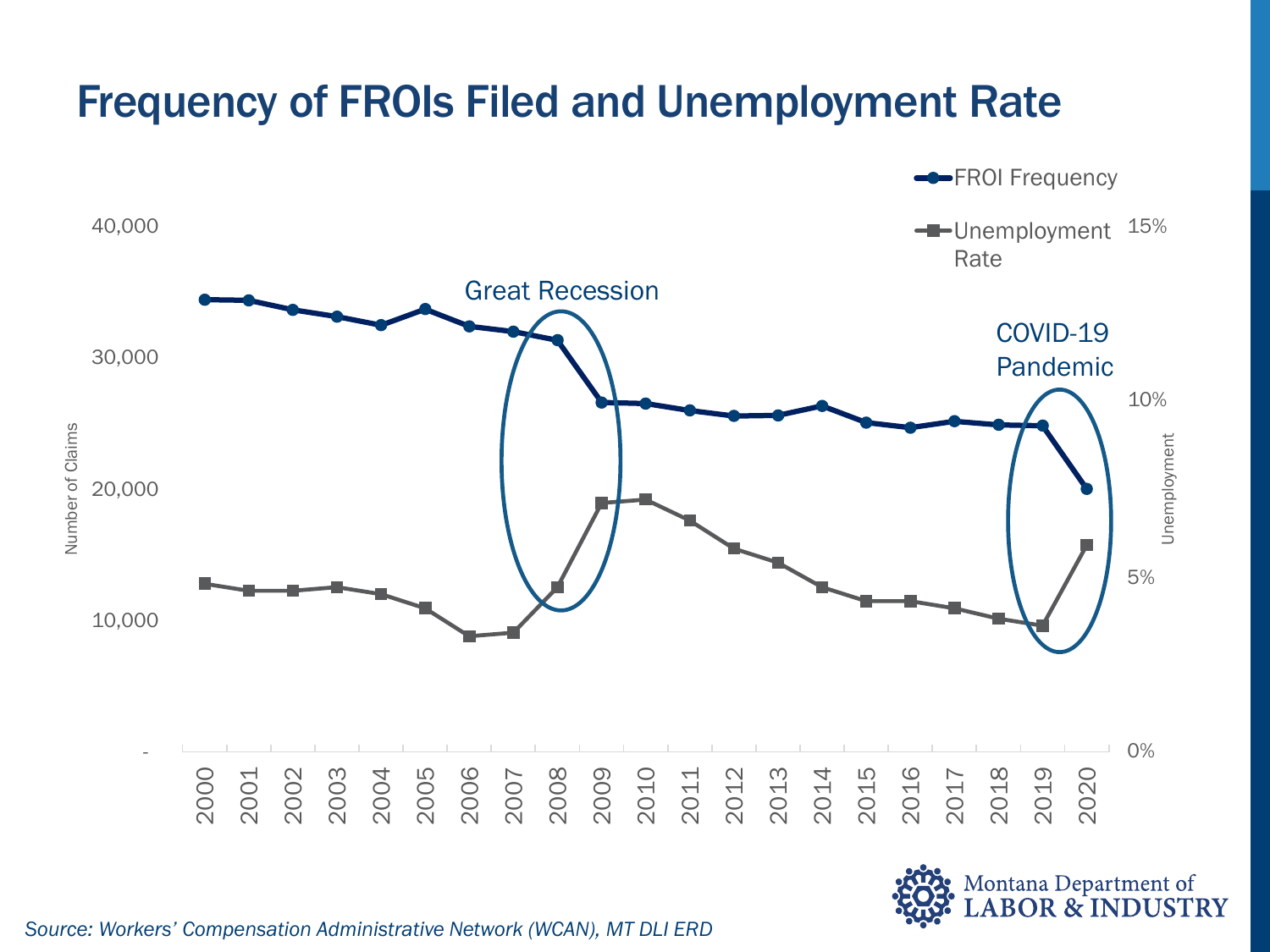#### Nature of Injury Before and During Pandemic



*Source: Workers' Compensation Administrative Network (WCAN), MT DLI ERD*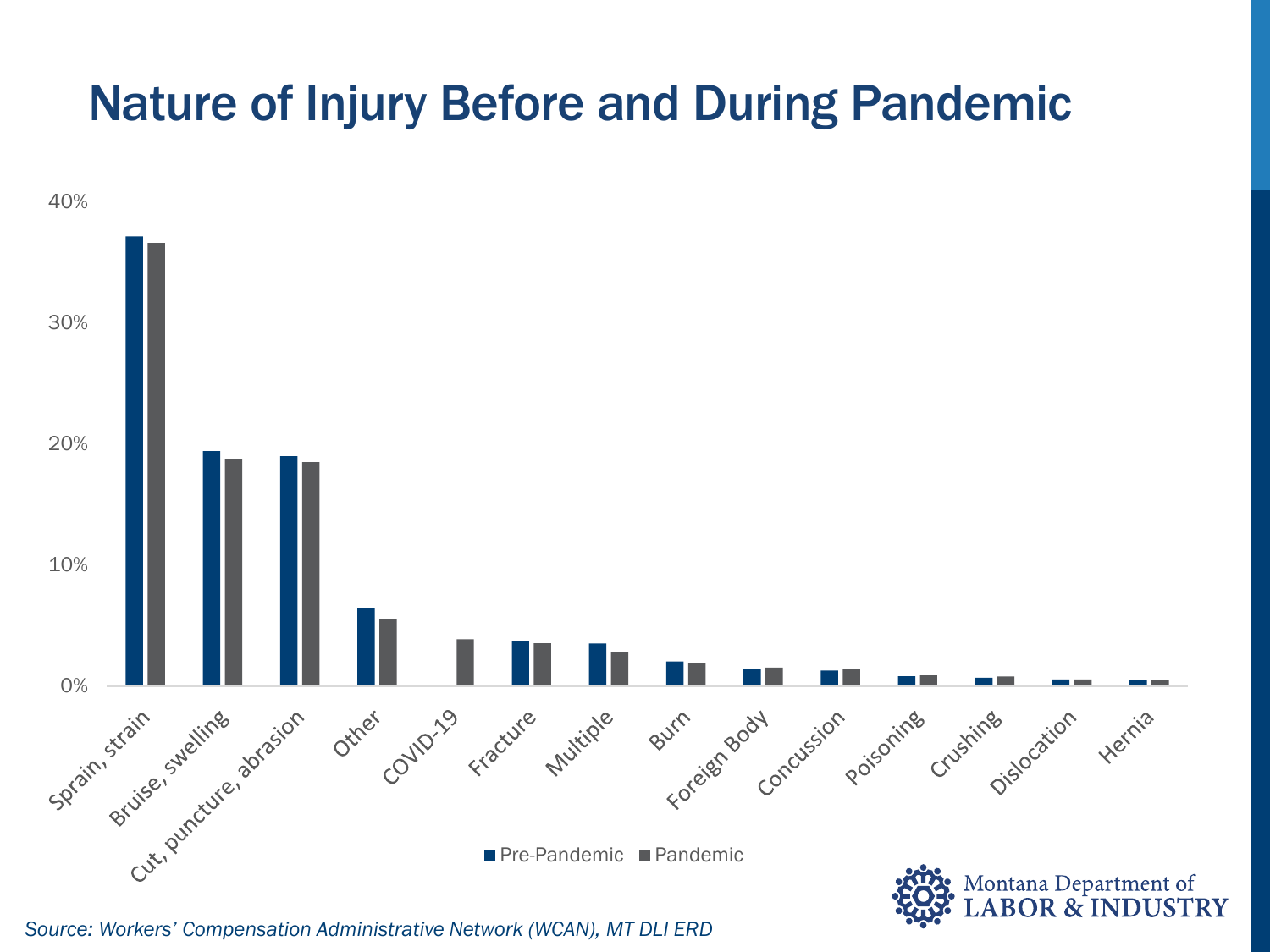#### Ranking Montana Ranking Montana Index Rate National Index Rate2 1 2 3 3 3  $1 \t3 \t3 \t3 \t58.00$ 5 6 8 8 6 \$7.00 10 11 11 12 12  $13 \t 12$ 11 \$6.00  $\bullet$ ſ 16 \$5.00  $\begin{array}{c} \bullet \\ \bullet \end{array}$ 21 Ranking (1-51) 8 Ranking (1-51) Index Rate Ŏ  $\triangle$  $\triangle$  $\hfill \textcircled{\ensuremath{\mathfrak{g}}}\hfill \textcircled{\ensuremath{\mathfrak{g}}}\hfill \textcircled{\ensuremath{\mathfrak{g}}}\hfill \textcircled{\ensuremath{\mathfrak{g}}}\hfill \textcircled{\ensuremath{\mathfrak{g}}}\hfill \textcircled{\ensuremath{\mathfrak{g}}}\hfill \textcircled{\ensuremath{\mathfrak{g}}}\hfill \textcircled{\ensuremath{\mathfrak{g}}}\hfill \textcircled{\ensuremath{\mathfrak{g}}}\hfill \textcircled{\ensuremath{\mathfrak{g}}}\hfill \textcircled{\ensuremath{\mathfrak{g}}}\hfill \textcircled{\ensuremath{\mathfrak{g}}}\hfill \textcircled{\ensuremath{\mathfrak{g$  $\bullet$  $\bullet$ 26 Ċ \$4.00  $\bullet$ 31  $\bigcirc$ \$3.00 ſ  $\begin{array}{c} \bullet \\ \bullet \end{array}$  $\tilde{\circ}$  $\begin{array}{c} \bullet \\ \bullet \end{array}$ 36  $\ddot{\phantom{a}}$  $\bullet$ \$2.00  $\bullet$  $\bullet$  $\begin{array}{ccc} \bullet & \bullet & \bullet \\ \bullet & \bullet & \bullet \end{array}$ 41 ò  $\blacksquare$  $\bullet$ C  $\bullet$  $\overline{\phantom{a}}$  $\ddot{\bullet}$ \$1.00  $\bigcirc$ 46 51 \$0.00 1996 2004 2006 2016 2018 1988 1990 1992 1994 1998 2000 2002 2008 2010 2012 2014 2020 Montana Department of<br>LABOR & INDUSTRY

# Oregon Ranking Study – Montana's Historical

*Source: [Oregon Department of Consumer and Business Services](https://www.oregon.gov/dcbs/Pages/index.aspx)*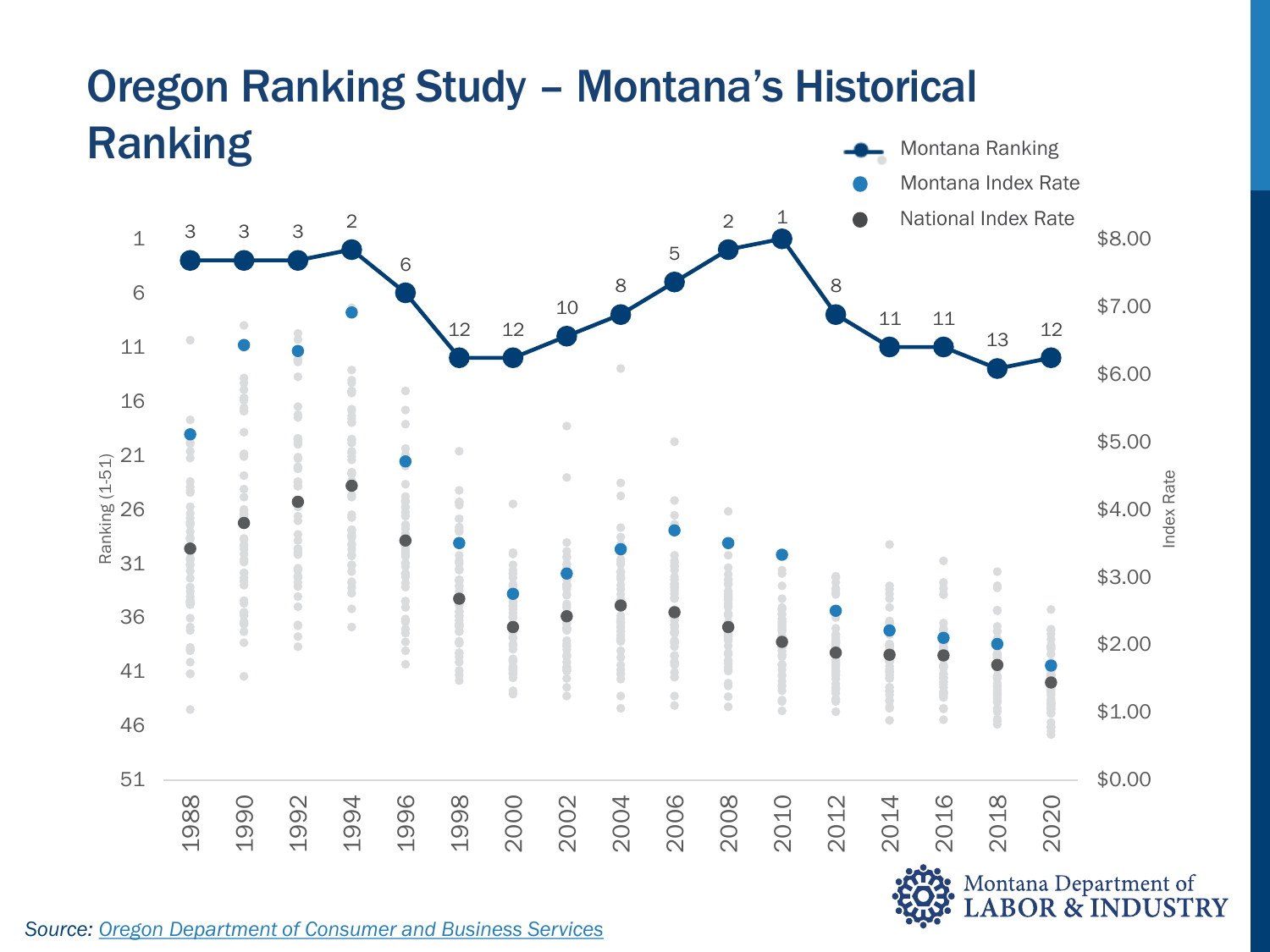#### Nonfatal Occupational Injury and Illness Incidence Rates per 100 FTEs (Private Industry)





*Source: Bureau of Labor Statistics (SOII)*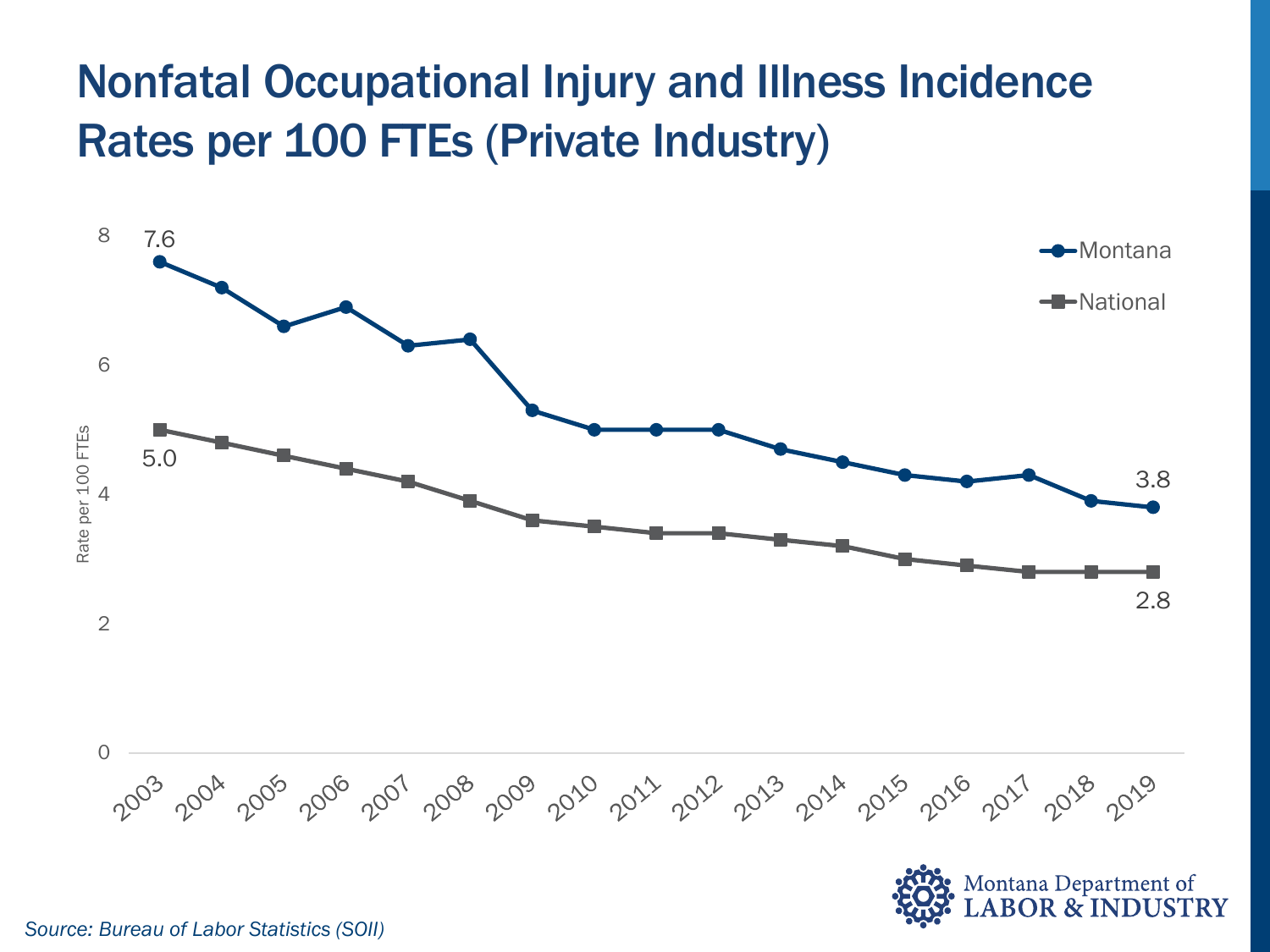#### Fatal Occupational Injury Rates per 100,000 FTEs





*Source: Bureau of Labor Statistics (CFOI)*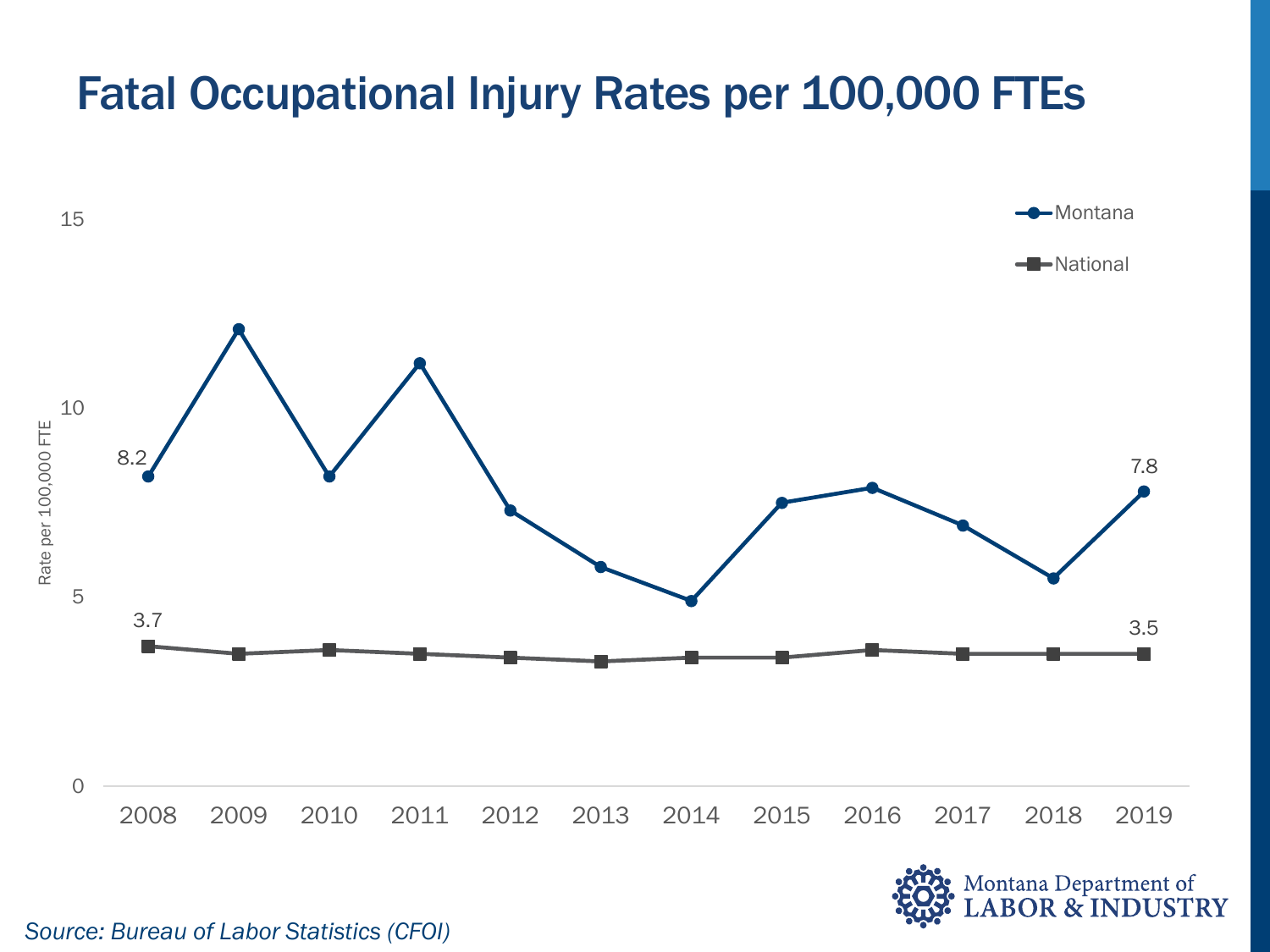### Workers in High-Risk Jobs





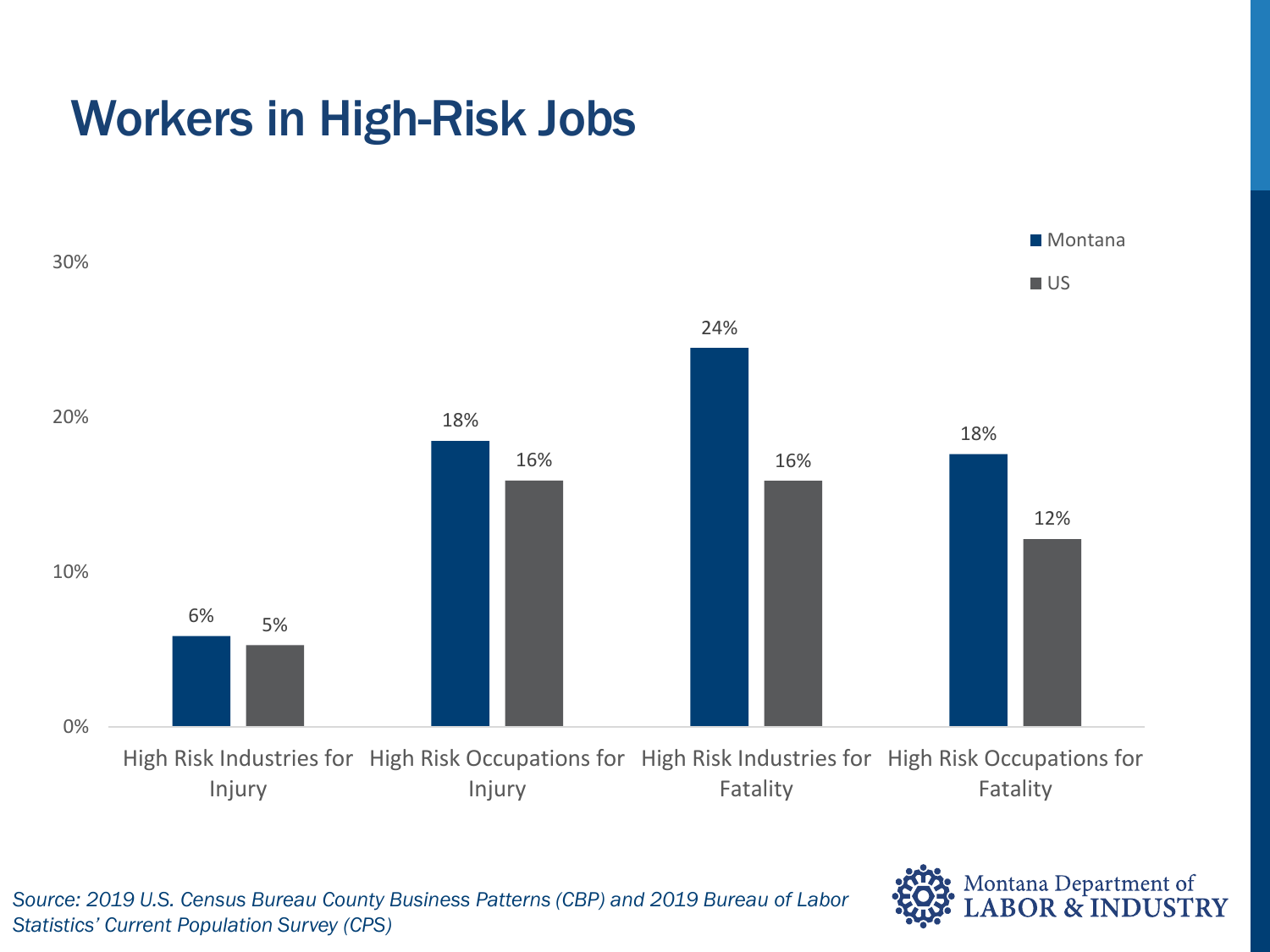#### Workers in High-Risk Jobs



*Source: 2019 Bureau of Labor Statistics' Current Population Survey (CPS)*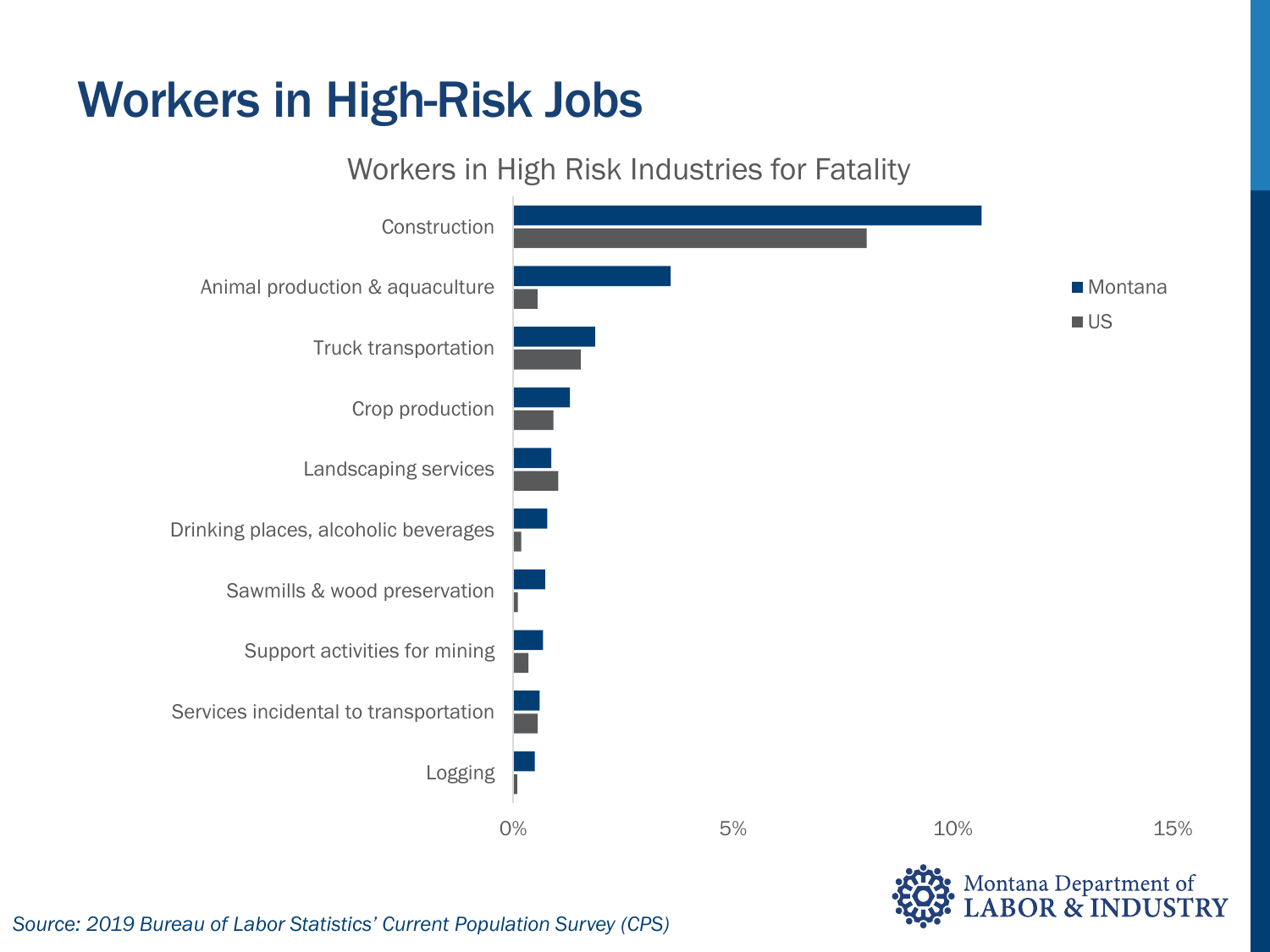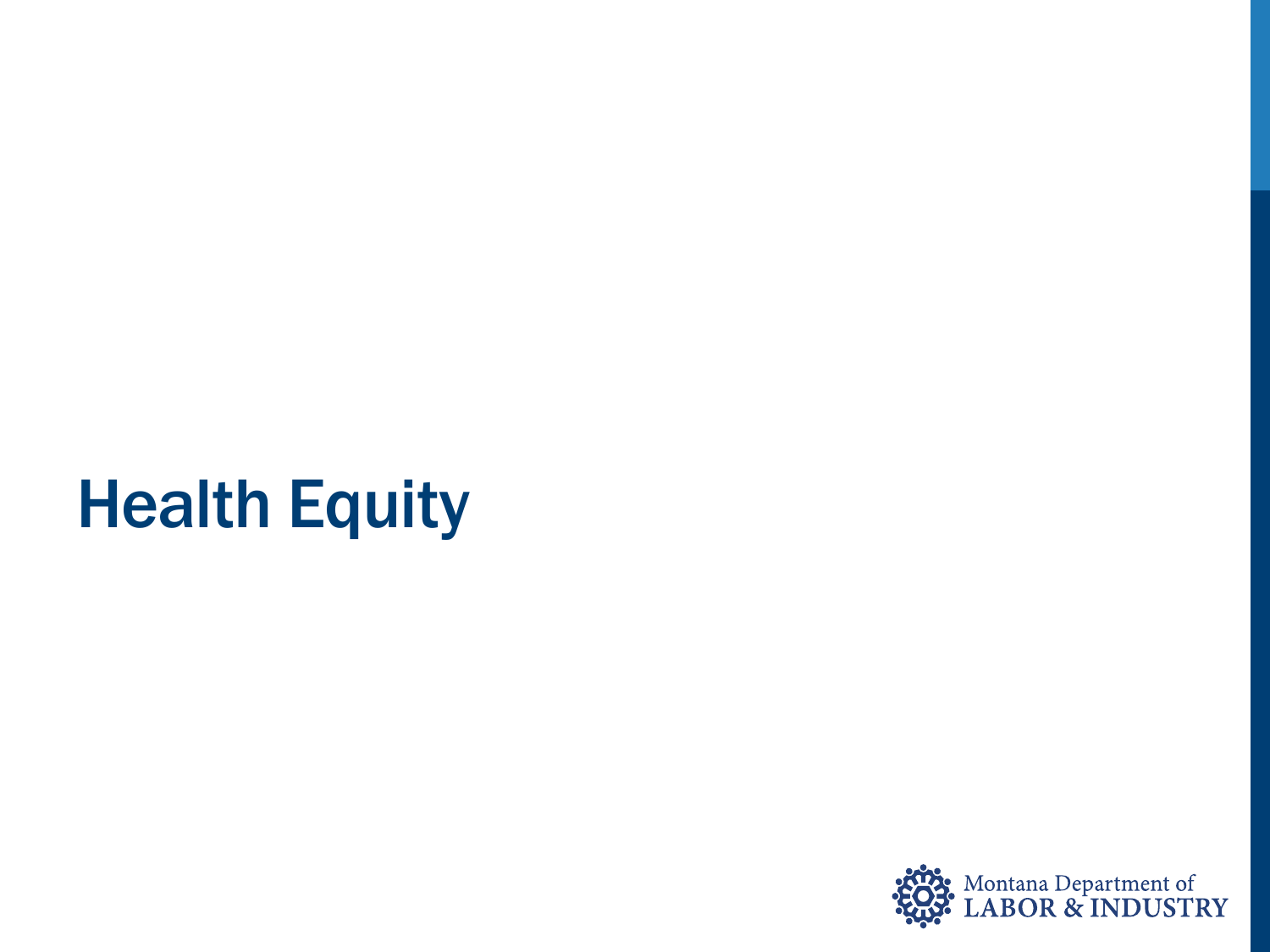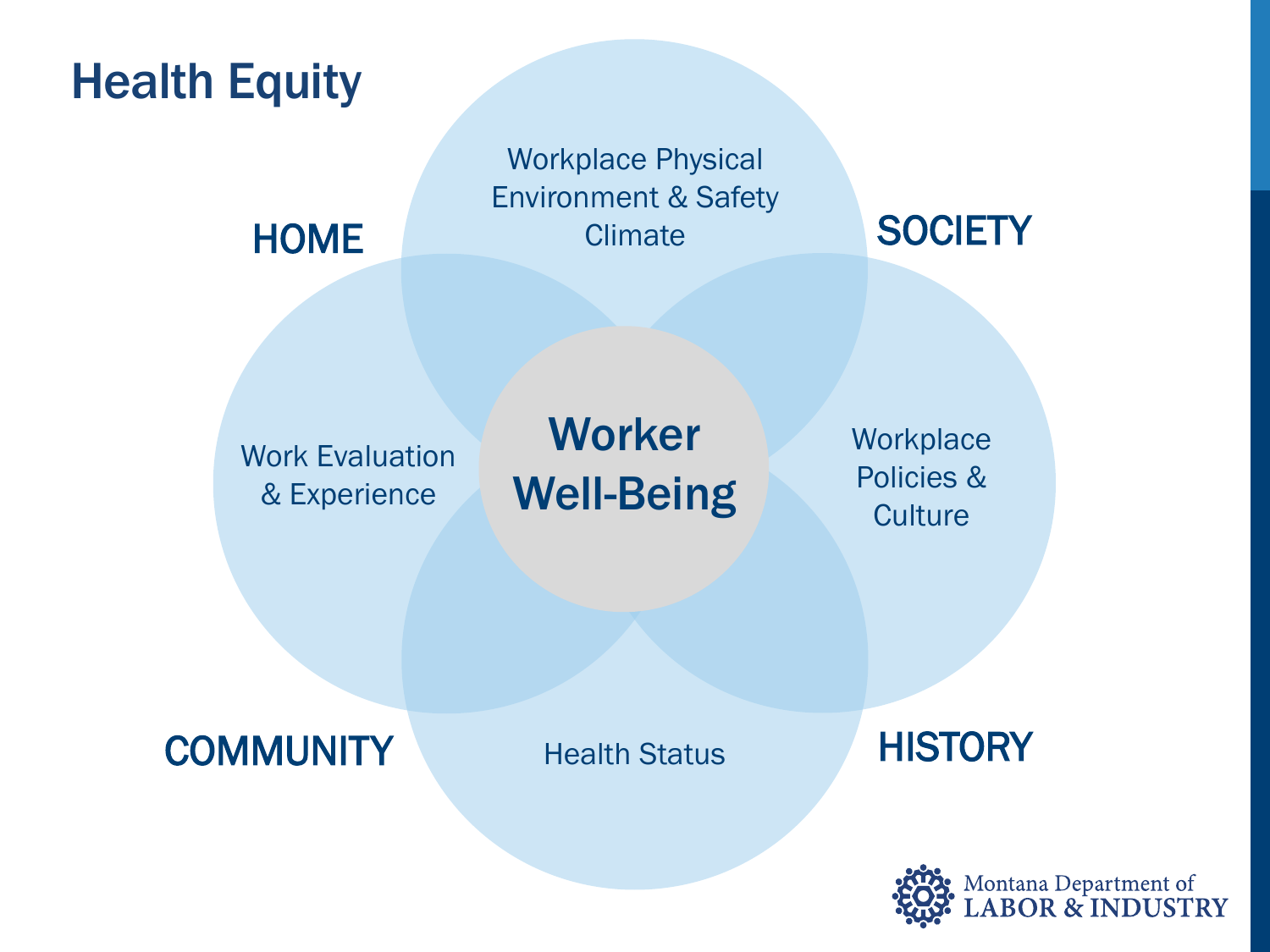#### Top Three Occupations by Race in Montana



*Source: 2014-2018 Montana Behavioral Risk Factor Surveillance System*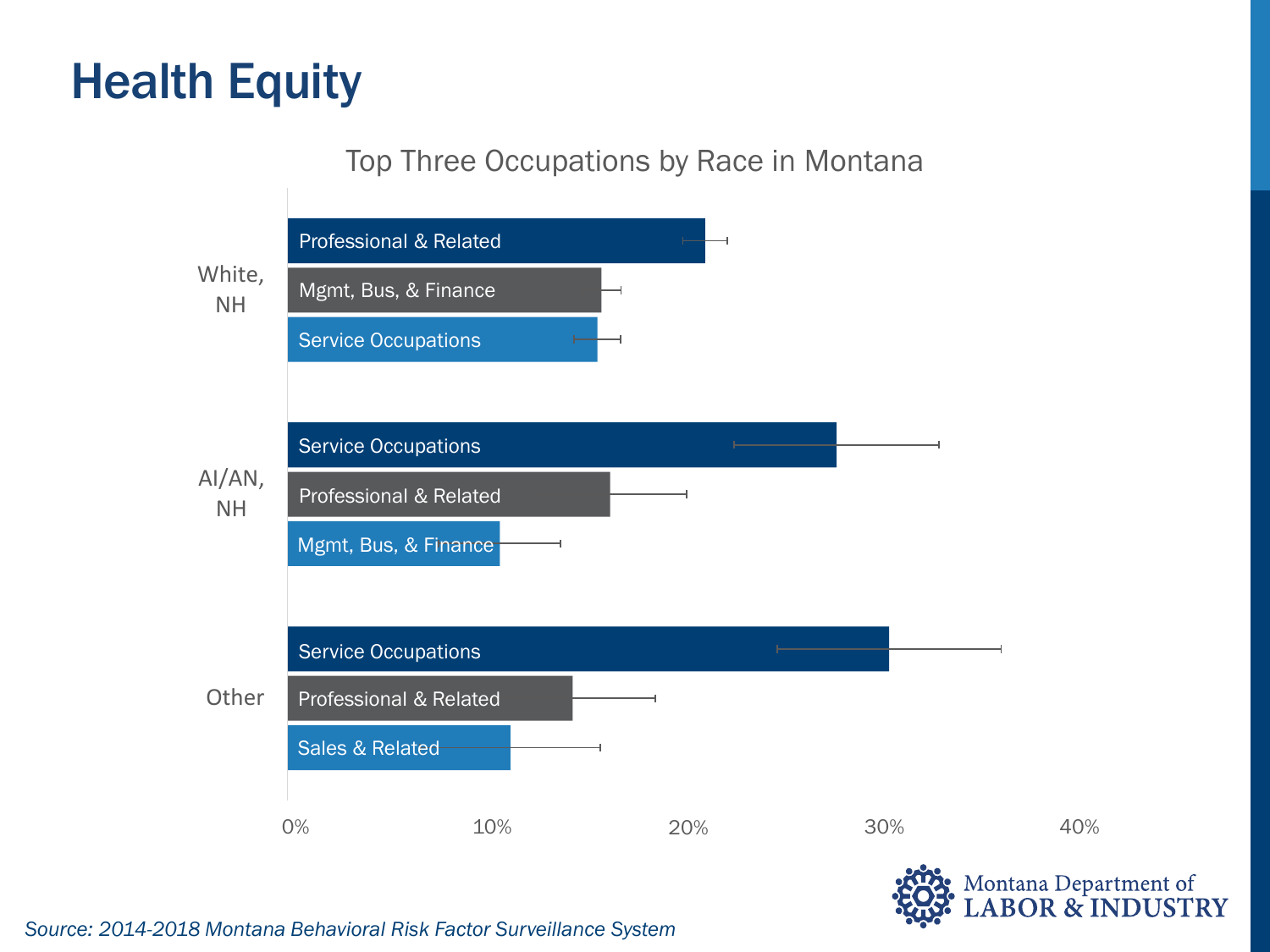|                                           | <b>Population</b> | COVID-19<br><b>Cases</b> | COVID-19<br><b>Deaths</b> |
|-------------------------------------------|-------------------|--------------------------|---------------------------|
| White                                     | 89%               | 81%                      | 76%                       |
| American Indian or Alaska Native          | 7%                | 9%                       | 15%                       |
| Native Hawaiian or Other Pacific Islander | 0%                | $< 1\%$                  | $< 1\%$                   |
| Asian                                     | 1%                | $< 1\%$                  | $< 1\%$                   |
| <b>Black or African American</b>          | 1%                | 1%                       | $< 1\%$                   |
| <b>Other Race</b>                         | 3%                | 9%                       | 8%                        |

*Source: Montana Department of Public Health and Human Services Communicable Disease and 2020 US Census*

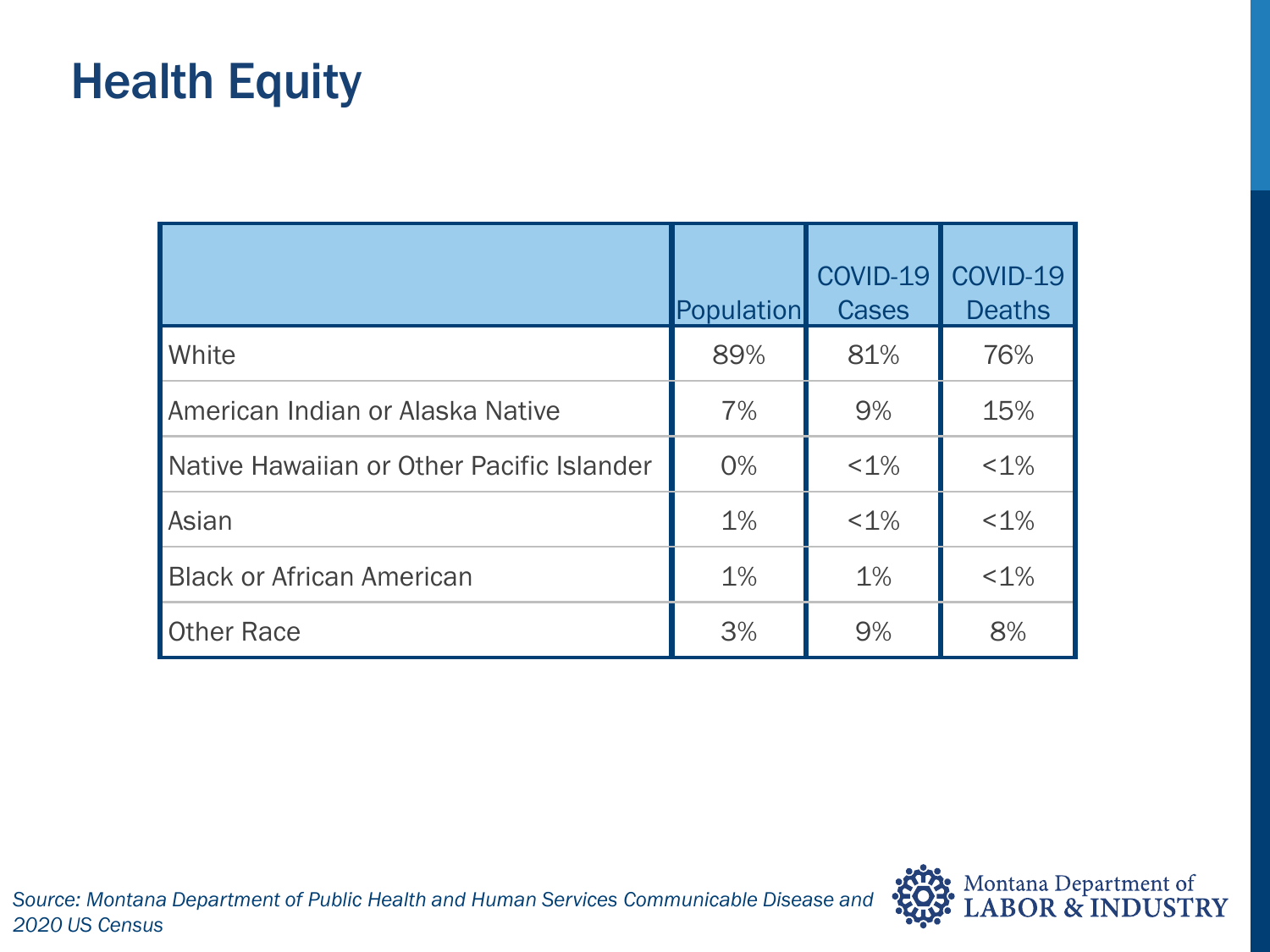



*Source: 2017 & 2018 Montana Behavioral Risk Factor Surveillance System*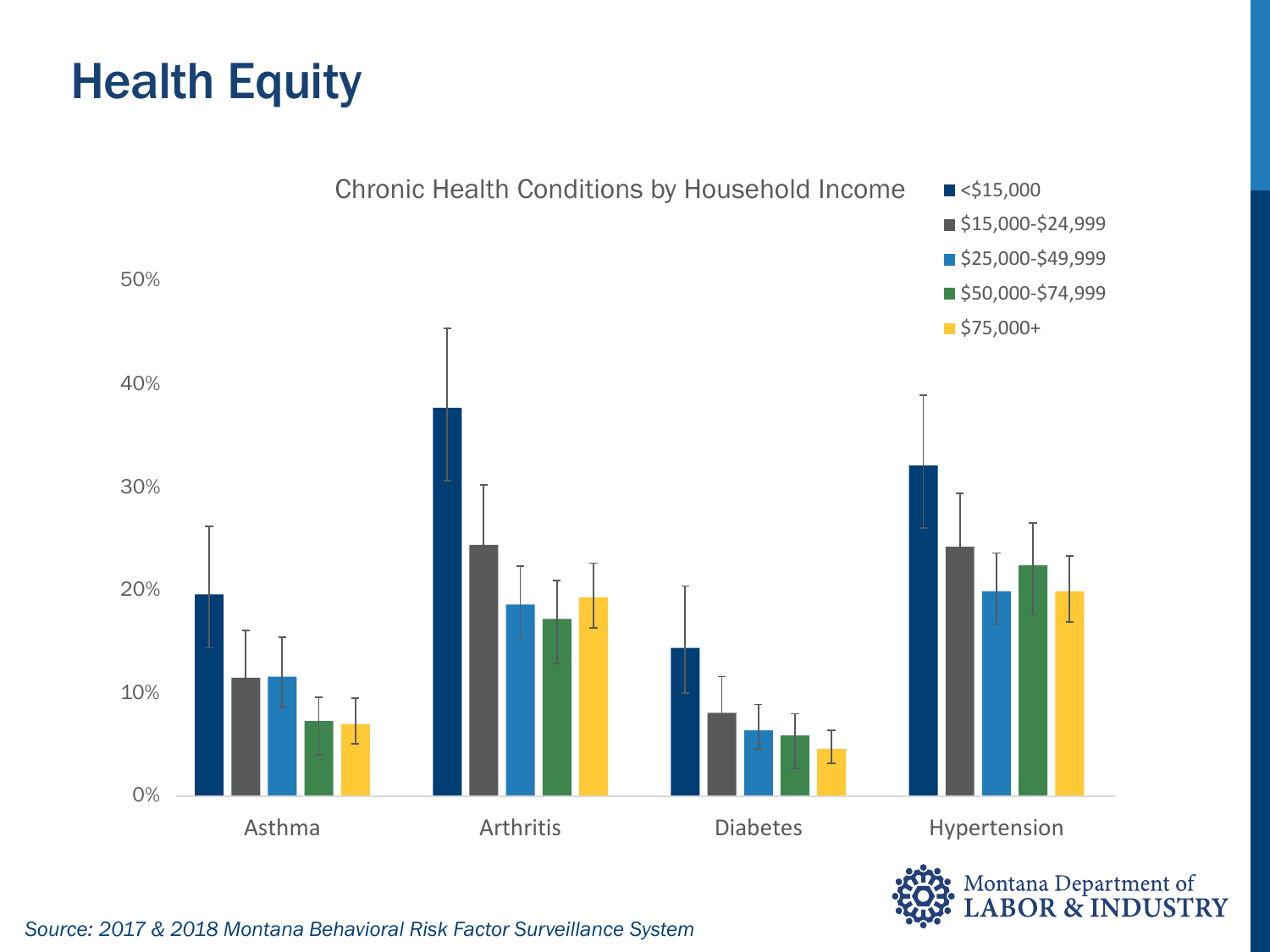

#### Programs offered:

- •General worksite wellness Cancer control
- Arthritis
- Breastfeeding
- Diabetes
- Disability and health
- Nutrition
- Physical activity
- Tobacco use prevention



*Source: 2017 Montana Behavioral Risk Factor Surveillance System*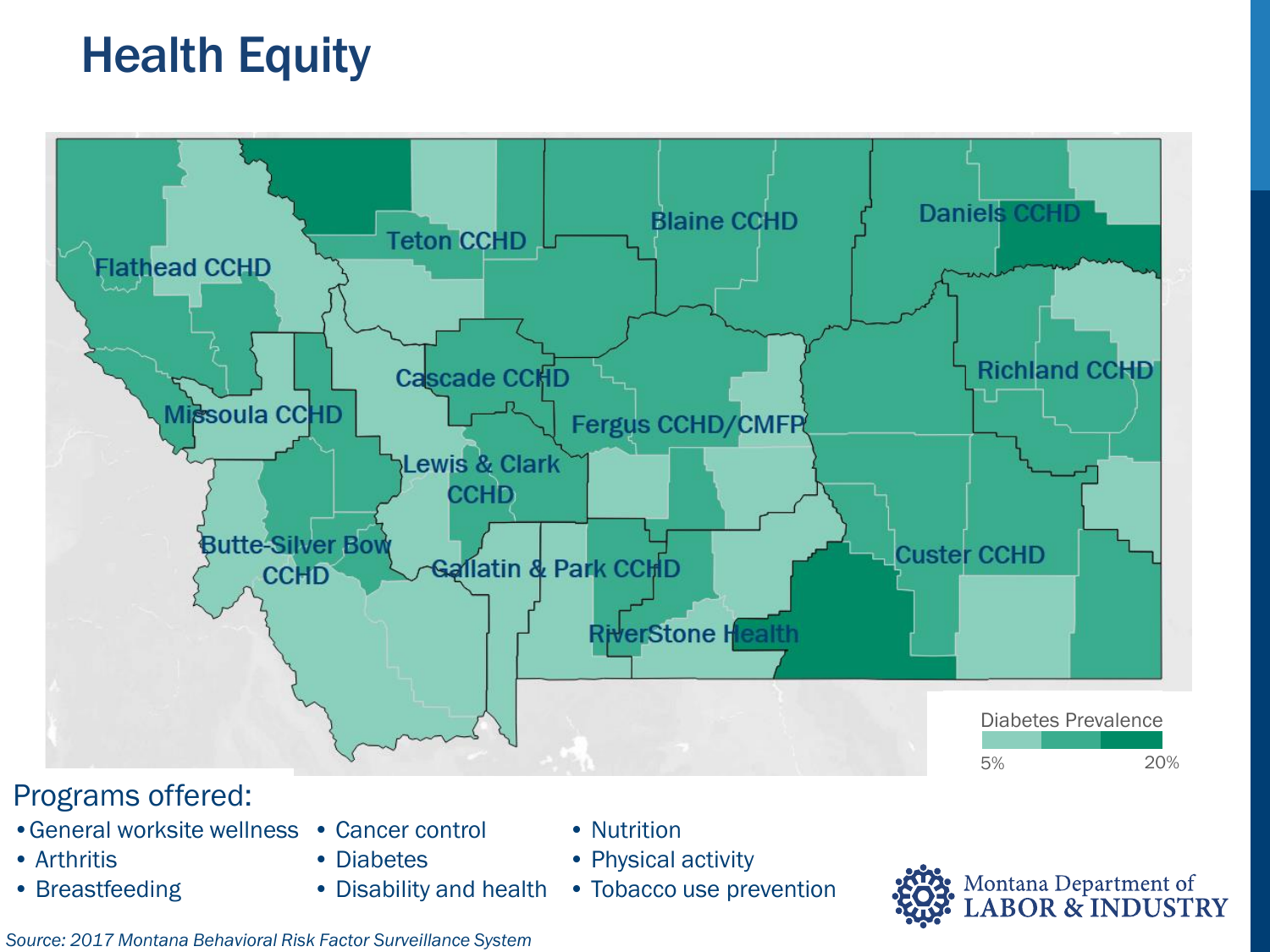#### Annual Checkup by Industry

State & Local Government - Public Administration Health Care & Social Assistance Services Educational Services Information, Finance & Ins, & Real Estate Services Mining Utilities, Transportation, & Warehousing Arts, Entertainment, & Recreation Prof, Mgmt, Admin Support & Waste Mgmt Services Accommodations & Food Other Services, Except Public Administration Wholesale & Retail Trade Agriculture, Forestry, Fishing, & Hunting Manufacturing Construction





*Source: 2014-2018 Montana Behavioral Risk Factor Surveillance System*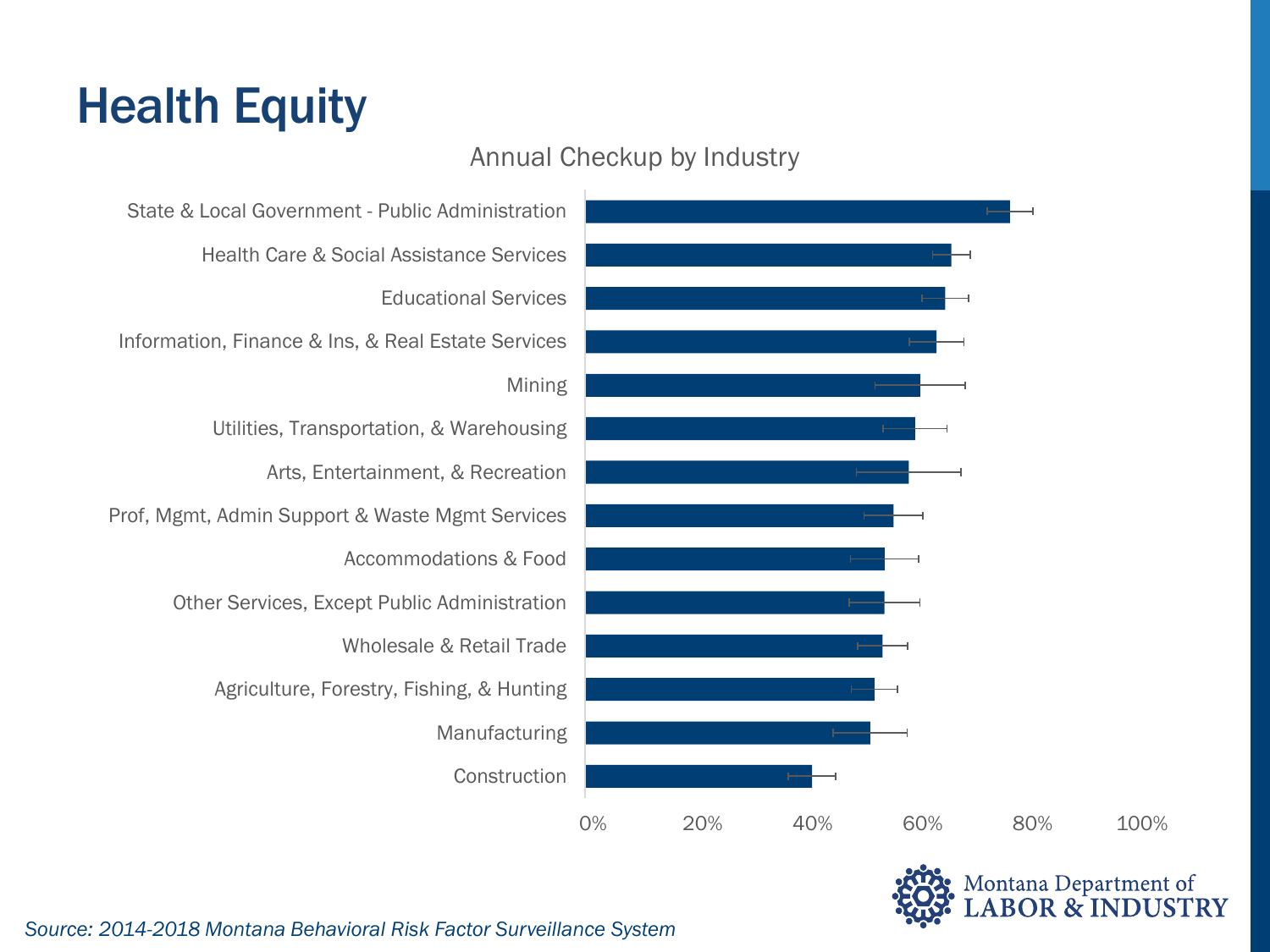

Suicide by Industry

*Source: 2010-2019 Vital Statistics Data, Montana Department of Public Health and Human Services*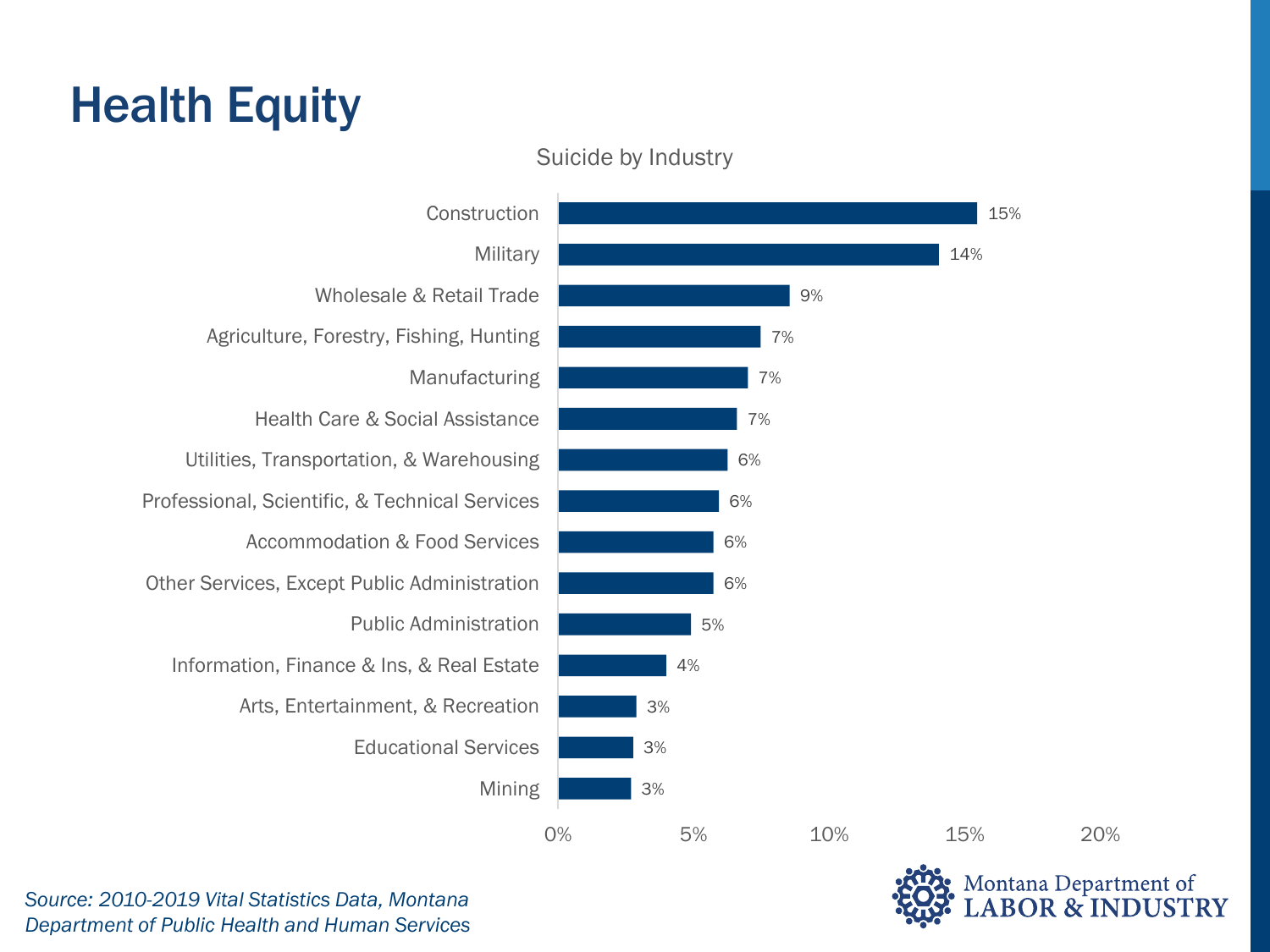#### Diagnosed Depression by Industry

Health Care & Social Assistance Services Accommodations & Food Other Services, Except Public Administration Arts, Entertainment, & Recreation Wholesale & Retail Trade Prof, Mgmt, Admin Support & Waste Mgmt Services Educational Services State & Local Government - Public Administration Information, Finance & Ins, & Real Estate Services Manufacturing Utilities, Transportation, & Warehousing Construction Agriculture, Forestry, Fishing, & Hunting Mining



**DUSTRY** 

*Source: 2014-2018 Montana Behavioral Risk Factor Surveillance System*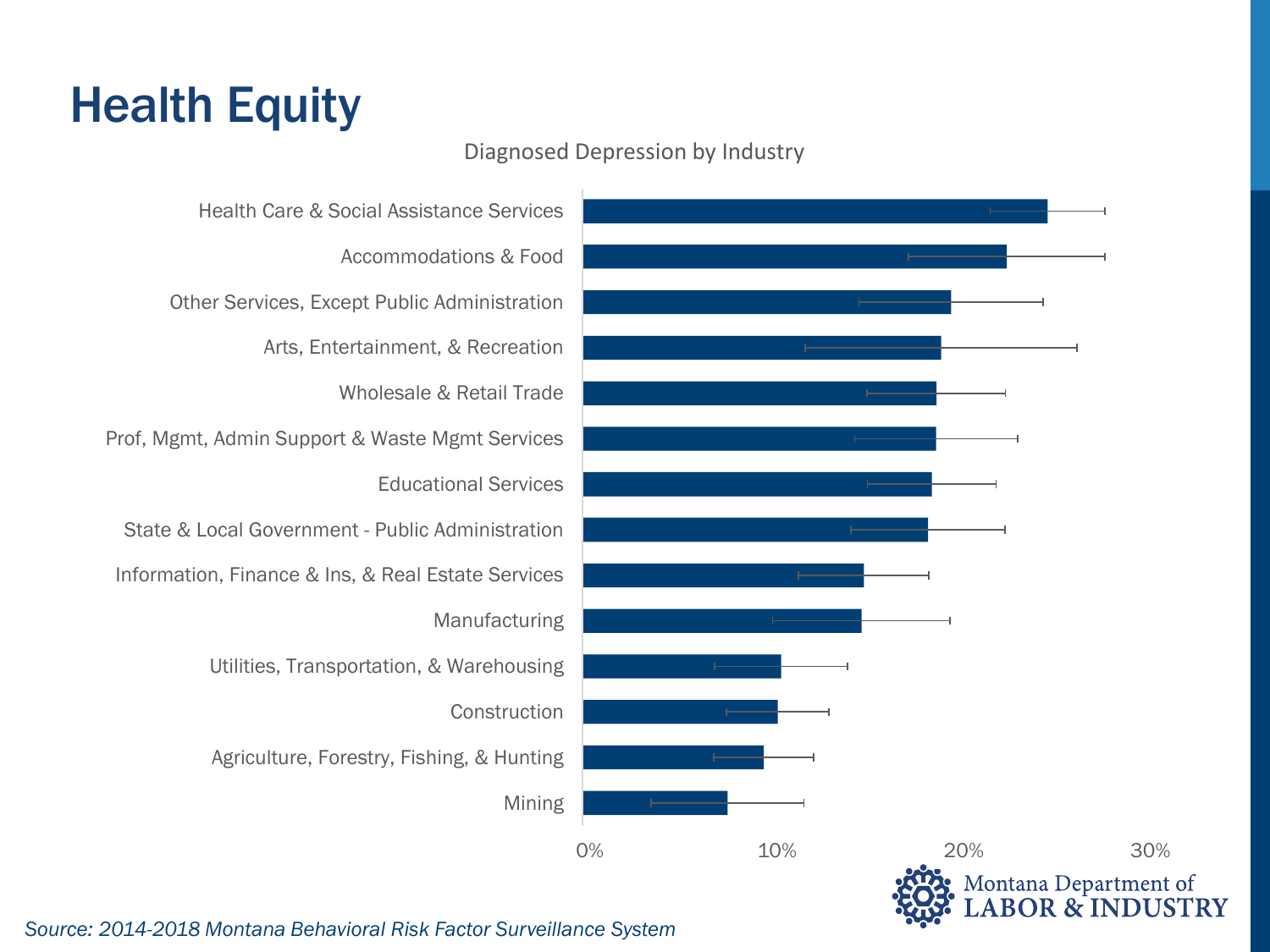#### Opioid Overdose Deaths by Industry



**JSTRY** 

*Source: 2008-2017 Vital Statistics Data, Montana Department of Public Health and Human Services*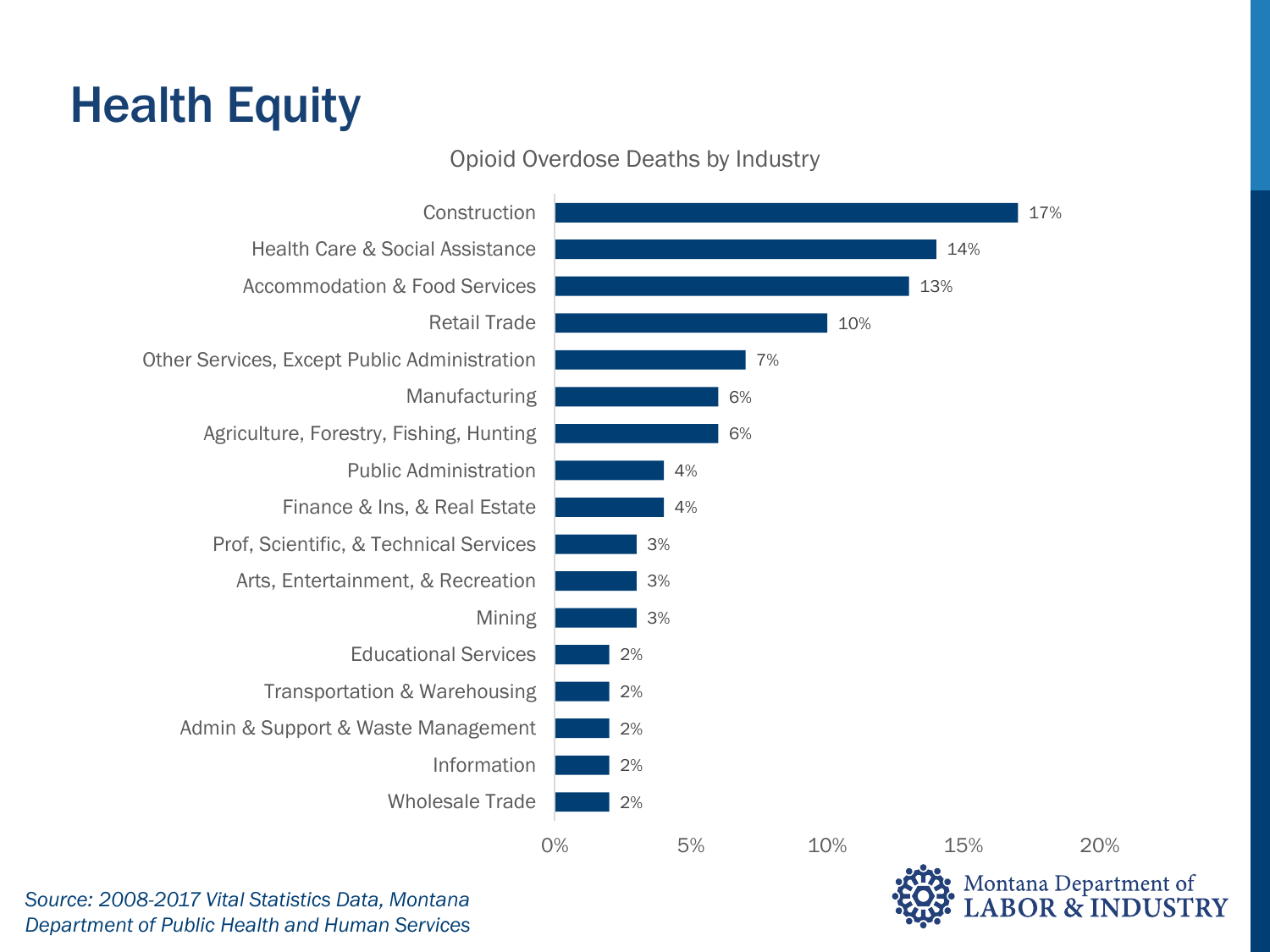#### **Resources**

- [NIOSH Total Worker Health Program](https://www.cdc.gov/niosh/twh/default.html)
	- Background information on total worker health
	- Planning, assessment, and evaluation tools
- [Construction Industry Alliance for Suicide Prevention](https://preventconstructionsuicide.com/)
	- Recognizing risk factors
	- Prevention, intervention, and postvention information
- [CDC COVID-19 and Health Equity](https://www.cdc.gov/coronavirus/2019-ncov/community/health-equity/index.html)
	- Guidance on health equity for different groups
	- Examples of recognizing and improving health outcomes
- [DPHHS Suicide Prevention Site](https://dphhs.mt.gov/suicideprevention/suicideresources)
	- Montana specific resources
- [Montana Healthcare Foundation](https://mthcf.org/)
	- American Indian/Alaska Native health
	- Behavioral health initiatives